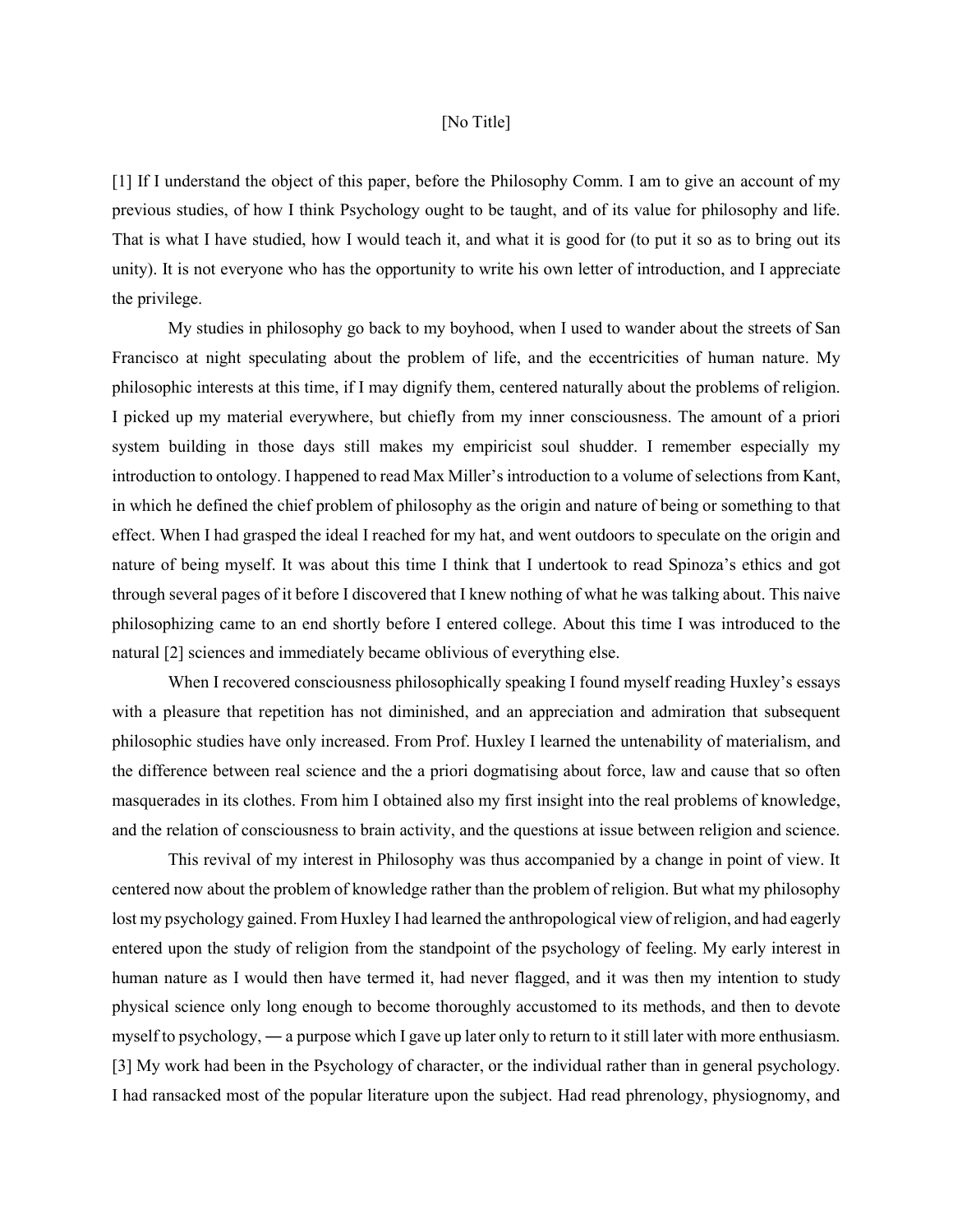graphology, and even astrology, in search of material for the study of character. Now I turned to the anthropological and biological side and sought material for the study of the psychology of feeling in the customs and beliefs of races, savage and civilized, and the laws of development.

In philosophy on the other hand I was wrestling with the doctrines of autometism and psychophysical parallelism, as I found them discussed by Clifford, Huxley and Tyndall, and endeavoring to clear up my mind on the problem of knowledge. Here my attitude was, as it still is, that of a defender of natural science. I found the philosophic arena members in possession of a school of thought that claimed to undercut science in a sense, and to have a kind of knowledge possessing a higher order of certainty. Into these claims I had to examine. My attitude toward metaphysics was thus necessarily epistemological and polemical.

This was my position practically on coming to Harvard four years ago. My interest was twofold. On the one hand I had a purely human interest in psychology. Not a metaphysical interest, nor a strictly scientific interest in the narrow sense, but the interest rather of the novelist and historian. An interest in the understanding of human nature [4] as a factor in life. On the other hand there was my interest in the philosophy of science. Yet these two interests were not as disconnected as might seem. My study of science had always had a psychological element in it. I was studying the mind of the scientist, seeing the world through his eyes. I was in love with the scientist's method of thinking and working, with that superb stoicism that enabled him to give up the large problems for the sake of doing the small ones thorough with the infinite patience and care with which he elaborated his theories, his unwavering devotion to truth that would not allow him to claim knowledge where in fact he had none, — in love too with that beautiful structure which the unselfish cooperation of many great intellects had raised up, a monument to human genius and industry. And this method of science I sought to make my own in the study of science psychologically and psychology scientifically.

My study of philosophy had then two springs. My first attitude toward any theory was that of the defender of science against all comes what is the claim of this view of the world to belief. It is more certain than science, and thus able to dictate to us, or is it less certain and therefore not entitled by right to our serious attention. Having satisfied myself on this score my interest in the theory waned, to be revived again from the psychological standpoint. Here was a theory that [5] had satisfied the reason and the ideals of a great man. As a psychologist it was my duty to understand why and how. If his reasoning did not appeal to me, I must enter into his point of view and see it within his eyes. Within this alternation or repulsion and attraction my studies in philosophy have always proceeded. Repelled by what from the standpoint of a scientist seemed a lack of rigor in the argument, I always returned to the charge attracted as a psychologist by the chance to comprehend a point of view.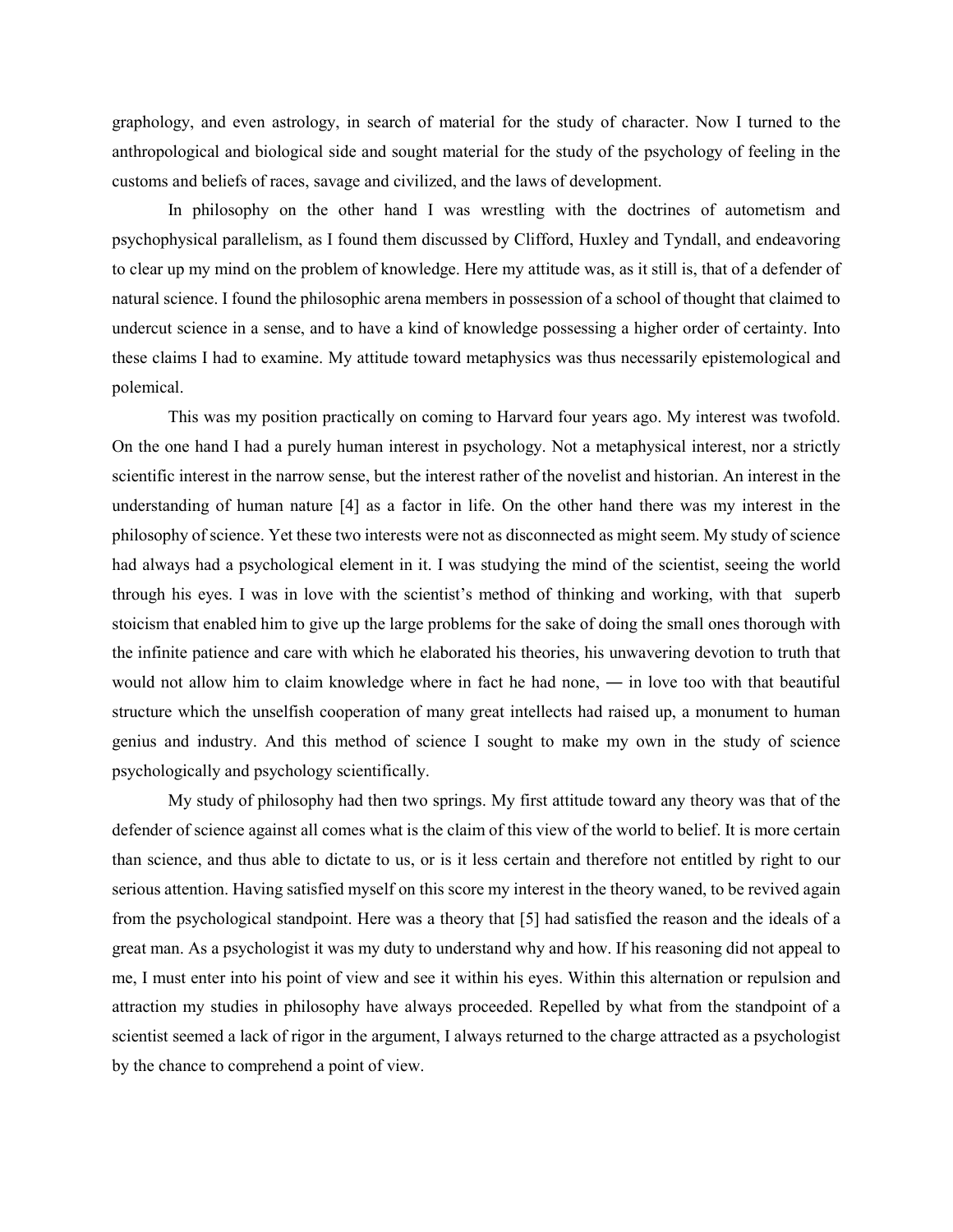My studies in Philosophy have therefore been mostly from the standpoint of the theory of knowledge, or from that of psychology. My object has been primarily to clear up my own mind as to what is true and what is false to know how far my scientific studies are really valuable, what I really know, and what it is permissible for me, as a rational being, to believe, and how I ought to act. All this from the standpoint of the man, rather than of the student, or the prospective teacher. Secondarily as a psychologist I wished to be in sympathy with the various possible points of view, irrespective of their actual truth. The history of philosophy I have studied, in so far as I have studied it, as a part of history, rather than as a part of purely philosophic study. In this way I have obtained I think a fairly good insight into the chief problems of philosophy, have formed my opinion upon most of the mooted questions, and may understand something of their historical importance. [6] If my study of philosophy had been from a single point of view, ― forced upon me as a scientist, rather than sought by me as a philosopher, I think I may claim a reverse procedure in the case of psychology. In philosophy my interest in a certain small group of problems has compelled me to advance into the broader field of general metaphysics. In psychology it is my interest in a wide circle of problems that has constantly driven me into the central field of conventional psychology.

The modern movement in Psychology has always appeared to me to be very complex thing. It is part of a general movement manifest in a great variety of subjects. The development of psychophysics is only one small phase of the whole. From the modern psychological novelist to the vivisector in his laboratory, there is apparent a growing intellect in man as a fact. Our age is intensely humanitarian, not only in its ethics but in its interests. It is as part of this great movement of thought that I have tried to comprehend psychology in my studies. It is needless to remark that of course I have not been able to do justice to the many departments of thought in which psychological questions are coming to the fore, and that I do not expect ever to. But a lawyer once told me that the real problem is not to know the law, but where to find the law. The same is true of the scientist's relation to facts. The main thing is to know where to find them when needed. This is what I have sought to [7] accomplish in my studies in psychology. To get some idea of the extent of the field in which psychological observations may be made, in which material may be collected, and applications sought. This effort has naturally led me over a large field. I have already spoken of my excursions into the popular literature of character study. In recent years I have been concerned mostly with comparative psychology, especially morbid psychology. From this I have obtained more than from any other subject. The comparative anatomy of the nervous system is suggestive, but more as to the possible future of psychology than its present needs and problems, and the same applies to the physiology of the nervous system to a large extent. Anthropology I have found rather more suggestive, pedagogy and child study less so. In the general field of literature I have always found an abundance of material for the study of the psychology of the emotional life. Such material has of course to be completely worked over, but when all is said and done, the fact remains I think that poets and novelists often have a wealth of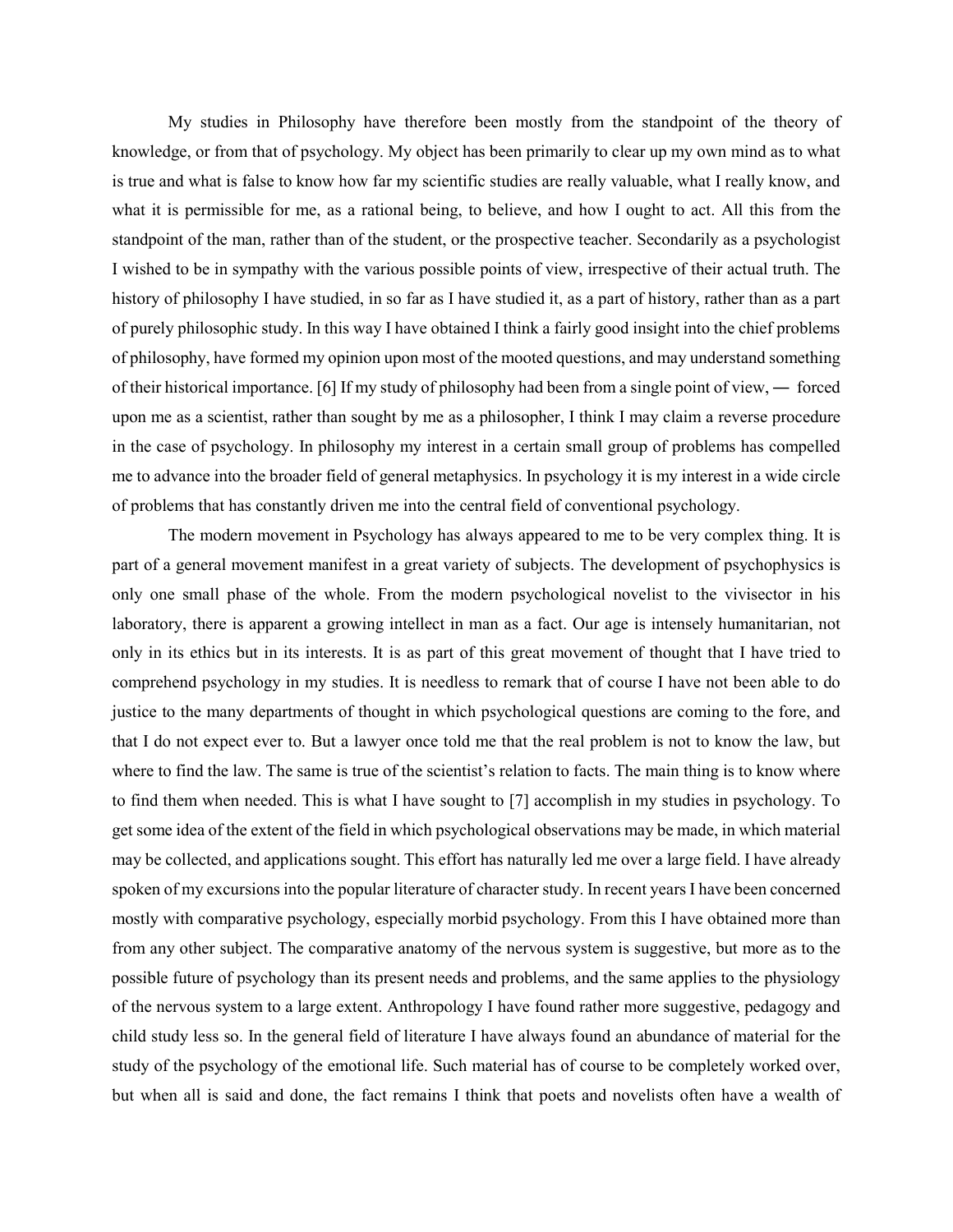psychological experience which can not be neglected, ― though of course the psychologist cannot tax it at their valuation. I have not found it possible to establish a constant relation between these subjects and psychology, whereby the one always appears as a field of application of the other. It has rather seemed to me that they must all be developed together within certain limits. At one time psychology will draw help from one of these alike subjects, [8] at another time the reverse relations occurs. I have been able to see no way for the psychologist to avoid the duty of knowing something about these subjects, impossible as it is for him to do justice to all of them.

An equally broad view seems to me to be necessary in the teaching of the subject Psychology should be taught from the standpoint of what it hopes to be, a central discipline to all the anthropological studies. Its function is to gather together all the scraps of information that have been obtained by biology, medicine, anthropology, philology, socials, and pedagogy and bind them together in one science of mind, to elaborate them into one central conception of man's nature. In doing so it must neglect nothing, from the latest results of vivisection to the sublimest insights of the poet, ― in so far as these represent concrete human experience. Of course this is the statement of an unattained ideal, but it seems to me a great mistake to confine instruction in a science to the attained. It is equally important to represent the goal toward which the science is working, and to stimulate the interest of the student by constant suggestion of new field to be conquered.

Psychology is often made it seems to me unnecessarily abstract. A very clever woman once complained to me that she read a certain well known treatise upon psychology, but had been unable in most case to tell just what experiences the writer had in mind. He constantly alluded to mental processes that exhibited some special peculiarity of which he was speaking[9] but never told what they were. This is surely a travesty upon science. Theories in science only exist for the sake of facts, and to give theories without facts is the acme of bad science. Psychology is not the study of books but the study of the human mind. The great need of Psychology teaching at present I feel is more qualitative experiments to exhibit types of mental processes. To take an illustration of the sort of thing I mean. You have all heard of the hysterical woman whose sense of touch was being investigated, and who not only informed her physician when she felt the touch, but also, though her eyes were shut, when she did not feel it. That this woman was not necessarily perceiving is well known to students of nervous disease. But I have had exactly the same answer practically in the laboratory. A subject touched with a number of balls near together, and commended to state the number, has told me that there were three though he could only feel two. He knew the other was there but he could not feel it. It was a perfect imitation of an hysterical anaesthesia. Now a simple experiment illustrating this would do more to give a student an idea of what an hysterical anaesthesia is like, then a whole chapter of description. After such an experience the student would be ready to understand and appreciate an account of hysteria as it appears in the hospital, in so far as it involves this element. The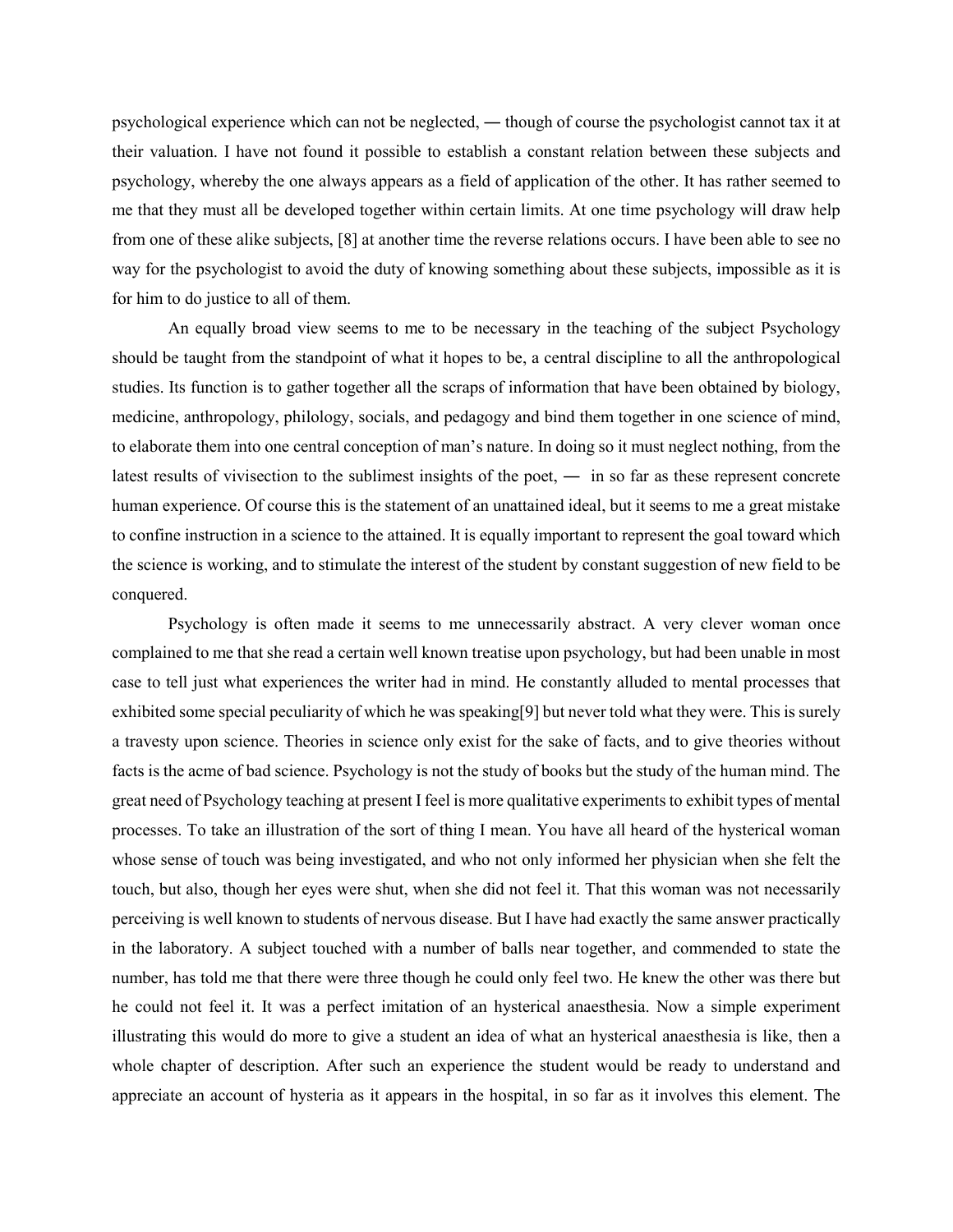application is then easy to the whole subject of intuitions, clairvoyance, and similar phenomena which in turn admit of being treated from the standpoint of history [10] and religion. This discussion of every phenomena from the widest possible basis of concrete experience and observation might of course be pushed to an extreme by a careless reasoner, but can hardly be too much aimed at so long as analogies are not stretched to the point of breaking. In the psychology of feeling both materials and applications must often be drawn from allied subjects, our laboratories not having as yet proved equal to the task of producing emotions very successfully at will yet. Here it seems to me not only anthropology and morbid psychology may be used, but literature also. Descriptions of emotional states as they occur in literature, are not of course of anything alike as much value to the psychologist as those other materials, but they will often serve I am inclined to think, to give the student that basis of personal experience, which is essential to the proper understanding of any psychic condition. It is easier to recognize our own experience in the slightly exaggerated descriptions of the poet, than in the very much exaggerated caricatures of mental disease.

For a brief illustration we might take the psychology of the will. We start out with a purely empirical and objective view of the will, as the entire mechanism of action. Experimentally we show the motor power of ideas, and thus dispose of the positive side of the question in part. [11] We then see that the will in so far as this is something more than an idea, is concerned with inhibition, rather than with its production of acts. With this analysis of will into inhibition and ideas we can turn to the phenomena of insanity or hypnotism to illustrate the more extreme form of ideomotor will. The phenomena of insanity may now be introduced to show the various possibilities of action arising either from defective inhibition or insistent ideas. Here we come strongly upon a third element that we must take into account in the positive side of the will, namely instinct. The problem may now be brought home to the student by the aid of literature. Abundant examples may be found here of men doing things not from having long intended to do them, but from having failed to distinctly decide not to do them. A fair case is found in Daniel Deronda in Gwendolen's marriage. A more tragic one in Adam Bede. Arthur does not intend to do wrong, but he failed to make up his mind firmly and definitely not to. Failing this the mere fact that he did not make up his mind not to do wrong was no preventive. Instinct and the motor power of ideas looked after that. An excursion back into the realm of insanity taking up especially moral insanity and the general subject of criminology would now be in order. The neurological view of the problem ought now to be introduced, at least as much of it as expressed by the idea of different levels of brain activity, and the [12] inhibitory character of the motor centers. The significance of inhibitors for natural selection may now be considered, its function in the adaptation to the environment, and the relation of the civilized man to the savage in this respect. The theory of the mob might follow here as the combined result of increase in the power of ideas, with the removal of inhibitions from fear, and of responsibility etc. and the development of the individual with the advance of civilization. As outlying phenomena partially connected we might here consider the survival of customs from the lack of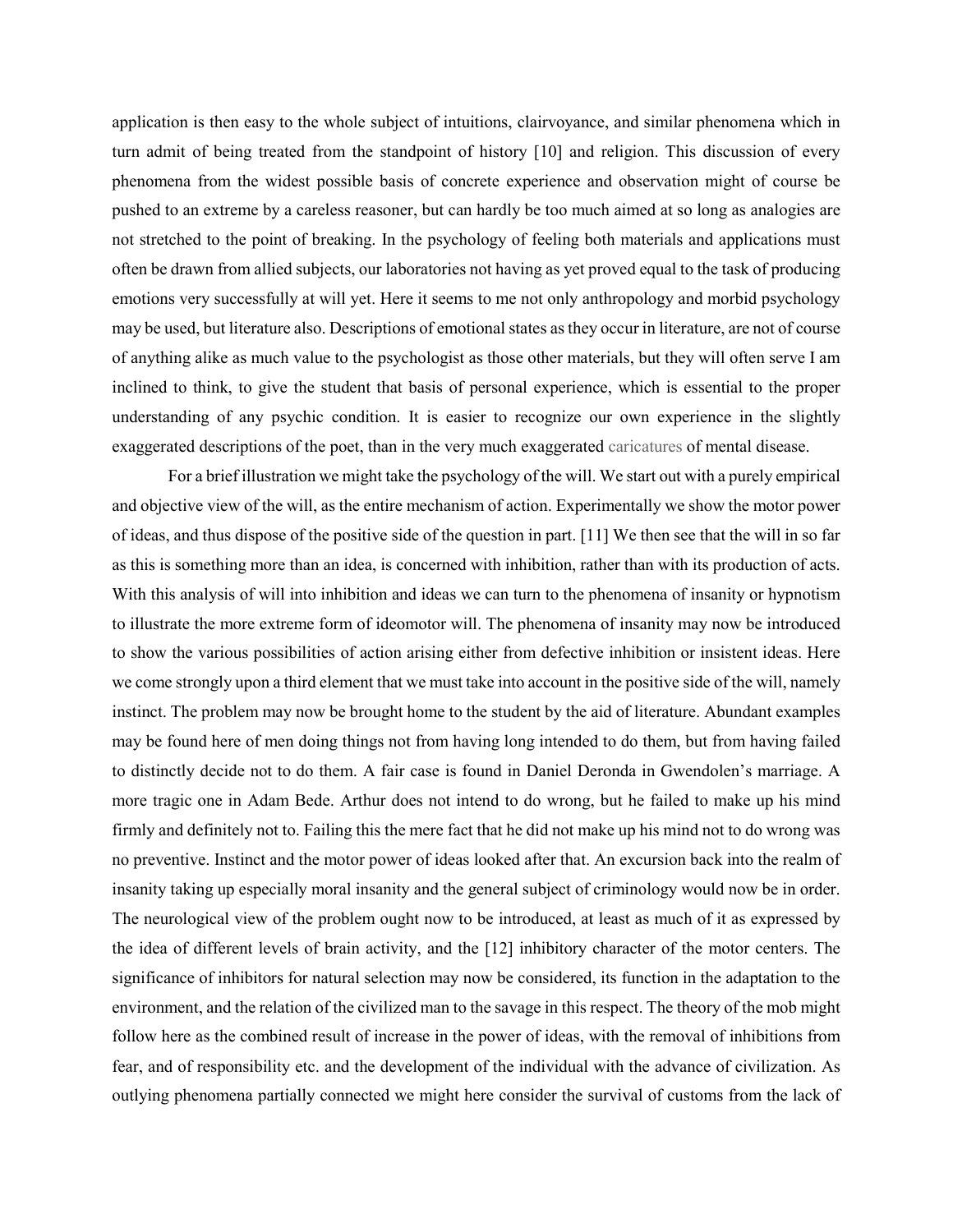any good reason for inhibiting them. The ethical aspect of the problem naturally comes last. The stoical idea ought to be considered from the standpoint of the worshipper to the power of inhibition. This leads naturally to the consideration of the pedagogical aspect of the problem, the proper method of developing and strengthening the power of self-control. I have said little so far about the detailed psychophysical mechanism of inhibition. Of course any suggestions the lecturer has to make in this line has are supposed to be introduced. But they ought never to take the place of this concrete representation of the phenomena in all its richness of content and coloring. Any theory of the will more detailed than this, if correct, ought to make this representation of the facts easier and clearer. That is its primary purpose. To help such [13] a correlation of the facts. The development of such a theory therefore can only bring into still closer connection the various aspects of the problem. The importance of this correlation, of the presentation to students of the whole group in their living reality as experiences will always remain the prime object of empirical psychology.

In that distant time however when Psychophysics has so far progresses to represent the entire operations of the brain as a series of chemical transformations mathematically calculated, the detailed theory of the phenomena will have a value for philosophy in general, apart from its correlating function in the particular science of mind. To bring this out a slight digression is necessary.

Assuming psychophysical parallelism, what is the interpretation of it. From the standpoint of the philosophy of science there can be but one it seems to me. The conceptions of the world with which physical science deals, the mechanical view that is, is a mere hypothesis for explanatory purposes. It is an elaborate symbolism for representing the unknown world. What this outer world it describes really is we can not know, unless we can find the key to our symbolism. Having described the world in terms of matter and motion, and perhaps a few other things the question arises what really is matter and motion and space. If in [14] a sufficient number of cases we know both the reality and the symbolic expression, we might translate all our symbolic descriptions into reality as the archeologists reads ancient inscriptions when once he knows the meaning of a few of them. Now this is just what Psychology does for us. Here reality in the form of actual experience meets its own description in the symbolism of science. The parallel physical and psychical series are nothing but the real facts, and their abstract description, as part of the external world, in the language of science. Here then is the Rossetti stone that is to interpret the hieroglyphic of force and matter, and tell us the real meaning of the world.

If we did not know our fellows were conscious, or rather if we did not believe it, we would regard them as cunningly devised automatons, and we would explain their actions from the standpoint of physiology, and never dream there was anything there but atoms and ether moving about in space. Our friend's brain would simply be a part of the external world described in the same symbolism, though its changes would have a peculiar value for us. Now we suddenly find that in fact these changes are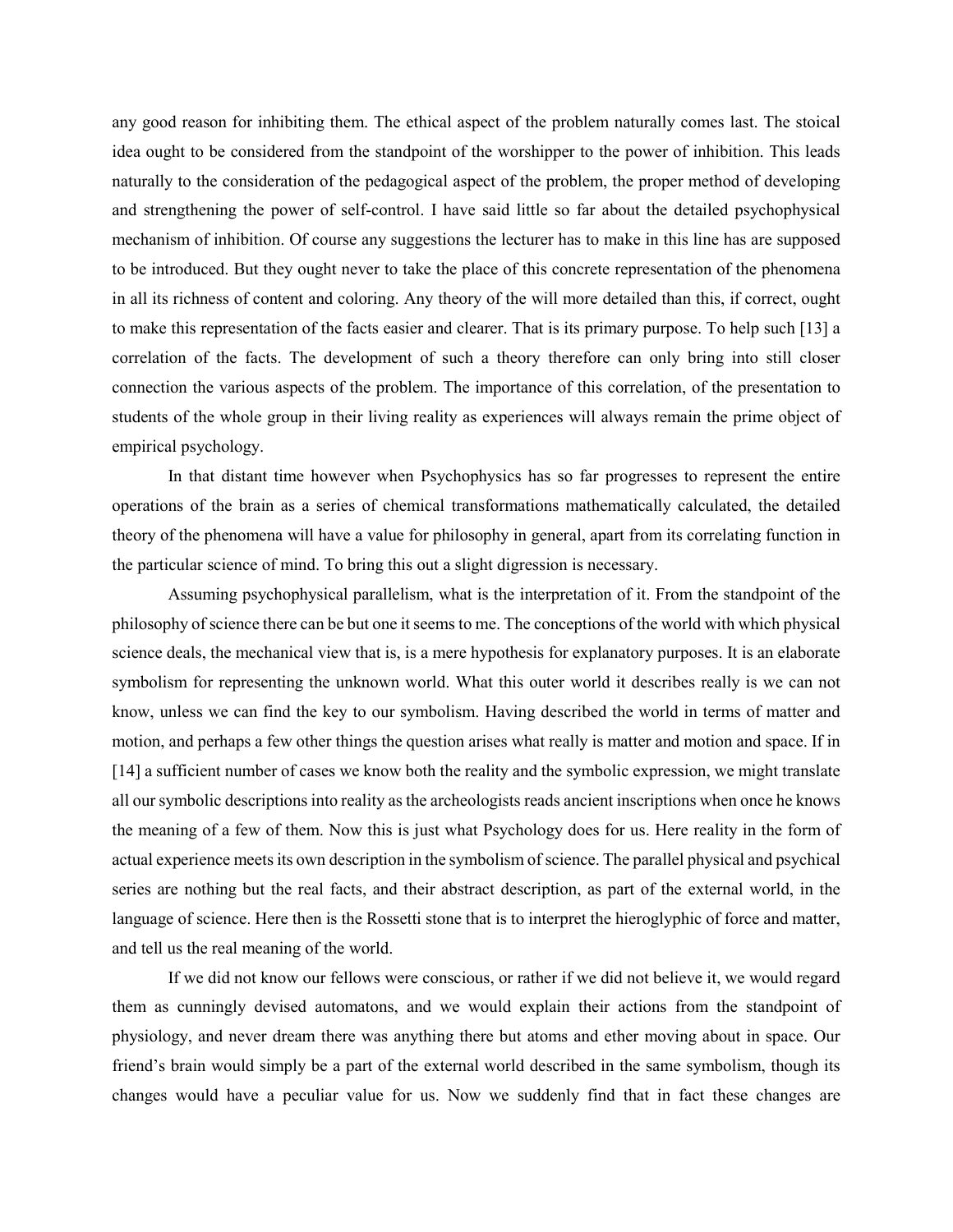accompanied by the sudden appearance of a new thing, a color, a sound or what you please. Surely there is no call for doubling things up and assuming that there is both moving atoms and the color. The color is [15] [illegible] the very thing which we have always been describing in terms of atoms and motion. They are not the two aspects of the same reality, they are the reality and its name in the language of science.

Of course all this is on the assumption that parallelism can be worked out and shown to be true. Whether it ever will be is I suppose still an open question. Nevertheless it is well to realize the importance of psychology for our whole knowledge of the world, in the event of its being worked out sufficiently to enable us to begin the task of interpreting the world by its aid.

We do not however have to wait that long to demonstrate the importance of psychology for philosophy. On an entirely different side it is able to render aid. Philosophy begins where men discover a conflict between their opinions, and begin to look around for some lacking principle to decide the issue. Now I am willing to admit that strict logic has perhaps nothing to do with Psychology, but before we can argue with each other it is necessary for them to have some common ground of belief, a common standard of truth. Now this is just the thing that there has been most difficulty about. Now if a man says he believes a certain proposition, that he is sure of it, and that it is idle to try to convince him that it is false for there is no higher principle [16] that he recognizes from which you can start out in your proof, what are you to do. Obviously you cannot convince that man that the proposition in question is false, ― but you may perhaps convince him that he does not really believe it; or rather so help him to study himself that he will see that he is mistaken in thinking that he accepts this as the highest truth. I can see no way out of this apparently irreconcilable differences of opinion among philosophers, except a more thorough psychology, which shall enable us to better understand each others point of view, and true meaning, and better able to find out our own real thoughts. Most of our judgments are particular, and we often get at what we call our ultimate standard of truth by self-questioning, which would certainly be helped by a sound psychology. In ethics and aesthetics this is of course even more marked than in metaphysics. Whether such fundamental differences as exist between the empirical and metaphysical schools of thought may be completely overcome by a better understanding of each other I do not feel sure; but that psychology may at least bring about a mutual understanding that will aid greatly in clearing up the differences, and reduce them to a minimum, I feel sure. At least it can bring about a greater mutual respect, which is surely a consummation devoutly to be wished. We are all of us a little of everybody.

[17] To understand one's fellows' mind is to find it in our own. To see why your opponent holds a given opinion, [is to find a similarity (illegible: faded)] in yours. When you have once got the two opposing views clearly in your head the task of finding the view that reconciles them is half accomplished. Most peoples opinions constitute a system, and the entire system is usually an expression of the personality in large degree. Now when one has [illegible: faded] view of the relation of his own personality to his opinions,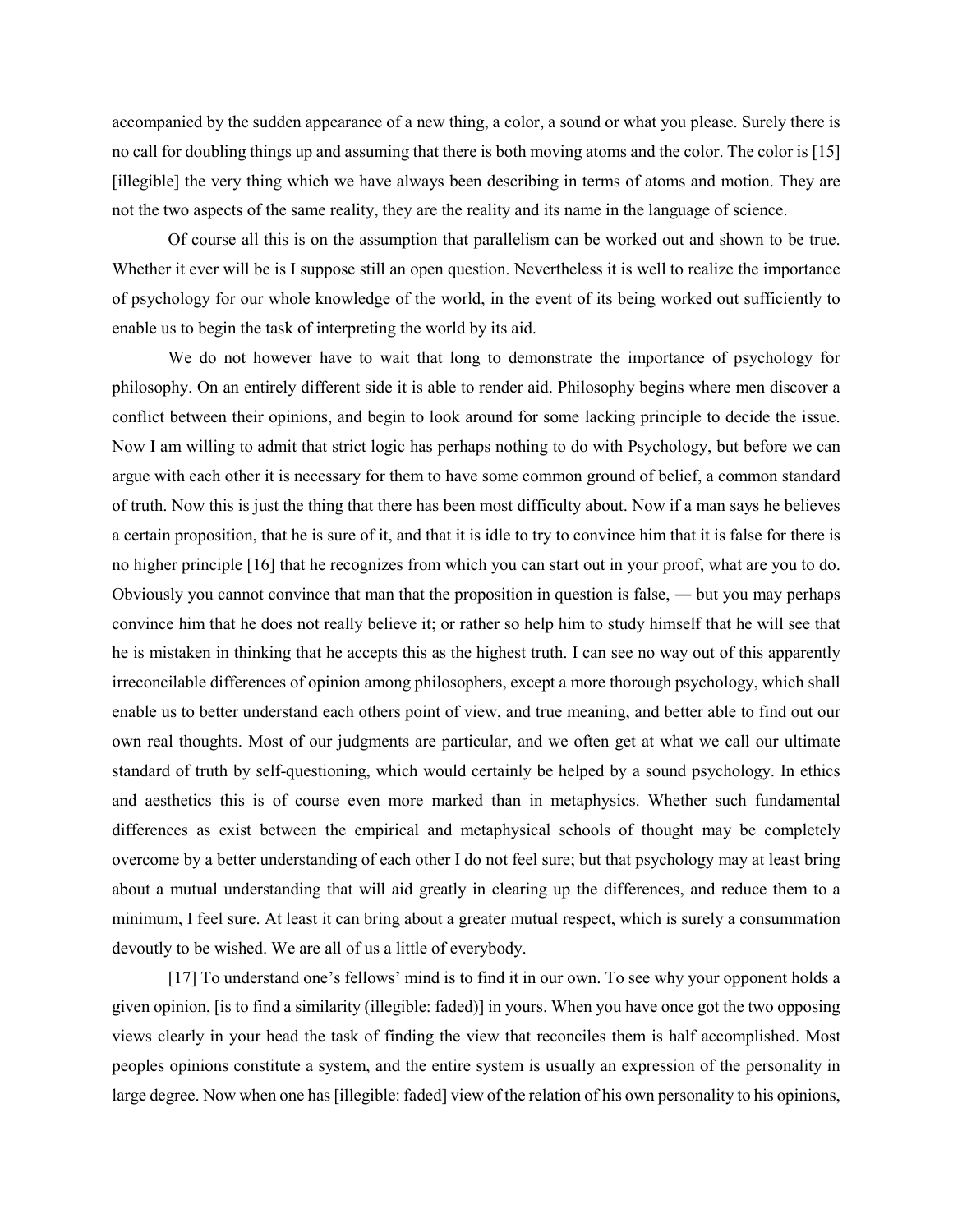and relation to another set of opinions, and the personality with which they are related, they ought to be prepared to eliminate the personal element entirely and form his opinion upon rational grounds alone. Unless there exist real difference in the standards of truth which are not also what the individual himself would recognize to be prejudice or haste, surely a clear knowledge of the psychology of opinion ought to lead to truth valid for all men.

It is the mission of psychology to make philosophy self-conscious. To explain to it why it holds on so consistently to certain views. To formulate in fact the entire personal opinion of reason, we need a logic which will tell us not only the fallacies of inference, but the fallacies of judgment, which will help us to free our reason from the tyranny of temperament. I can see no other chance for philosophy.

[18] If a proper understanding of our neighbors is necessary for a healthy intellectual life, it is doubly necessary for a healthy moral life. If we err in interpreting our fellows' opinions in the forms of our own thought, how much more is this true in our judgments of his character, and his moral value. In claiming for psychology a high place in our ethical life, I am aware that I may seem to be in opposition to a view which has been recently expressed very emphatically. The opposition is not I think as thoroughgoing as it might seem. I must ask you to remember that I found the essence of Psychology not in the psychophysical descriptions that are formulated in its aid, but in the concrete reality which they aid us to comprehend. That the abstract descriptions of a science have in themselves no value I would of course readily admit. But they have in themselves no value for science either. Their use is to explain facts, to help us to appreciate the relation between facts, and to discover new facts. Thus indirectly it enlarges our knowledge of the concrete world of reality, and helps us to take up a just attitude toward it. The ethical life is everywhere dependent upon true perception for its life. A human being is not a thing that wears clothes and talks, but another mind to be first understood, and to be valued. The valuation and appreciation of our fellows demands a proper [19] understanding of them, and there is nothing that is so sure to bring affection and appreciation as true insight into the character of our friends. I know there are some people who cannot take the psychophysical attitude toward anyone they care for. This is a temperamental attitude that I can sympathize with, and appreciate, but I cannot admit it to be an ethically necessary one. I protest that I find no conflict between the two attitudes, and take my friends to places without feeling that I am intruding, or spoiling them for practical relations. On the contrary the truer understanding that I obtain always enriches my friendship. There is always so much more to love in a friend when one has looked deeper into his heart For my own part, the study of character saved me from pessimism, and every day I grow more surprised at the large number of nice people there are in the world. If it is a crime to melt the armor of reserve about a friend's breast, and lay bare the heart of gold within I must plead guilty. I know of nothing which so enriches life, which so helps us to practice charity in our judgments, which makes sympathy and affords so easy, and so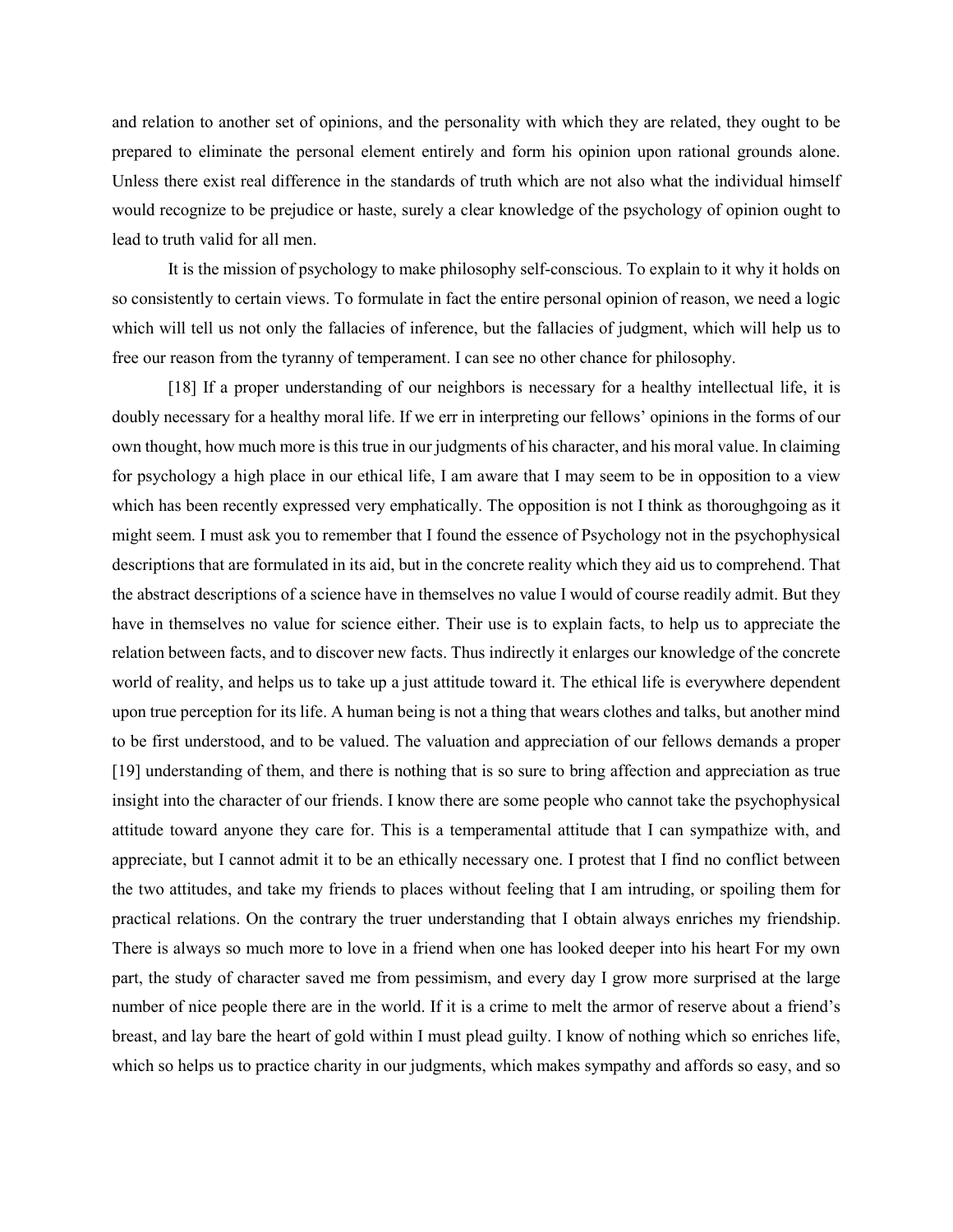true insight into people's natures. This idea has been very beautifully expressed by Olive Schreiner in one of her allegories.

[20] A man is miserable because he hates. He tries to forgive but cannot. The memory of his wrongs is too vivid. God sends an angel to help him. He does not argue with him, but he shows him his enemy from the inside. He shows him the structure of the human soul, and makes him see his enemy as he really is;― not merely the outer deed, but the inner life, and the man who hated says, How beautiful my brother is.

How beautiful my brother is! This is the real lesson of psychology, its message to the human heart. And not only how beautiful my brother is, but how beautiful life is, when we see it from the standpoint of character: when we have learned not merely to look *at* it but to feel *with* it.

It is not only in this softening influence upon our judgments that a true insight into our neighbor's hearts has its effect. Still greater is the enrichment of our own moral life. Most people are suffering more or less from moral and intellectual starvation. They are trying to solve the problems of life with too few ideas, and too few ideals. Within this already narrow circle they try to distinguish the true from the false, the good from the bad. The attempt is doomed to failure because there is not great enough richness of content. Intellectual problems can often only be solved by the introduction of new ideas. The struggles of the moral life need bigger ideals and more of them, far more than they [21] a suppression [sic]of some already there. Souls are not to be saved with the pruning knife. They need sunlight and air and a rich smell. They need to grow. They need sympathy even more than criticism. I do not mean blind sympathy, the simple love for one's fellow creature because he is a fellow creature, though doubtless this amiable affection has considerable social utility. I mean the sympathy that is founded upon a true insight into the individual, that goes direct to the spots in his character that need appreciative and sympathetic help. Human beings need something more than to be loved in a bunch, and they need something more to develope their own sympathy and affection than love for man in the abstract. For both sides of human relations both for what he give and what we get a real insight into character is necessary, and the study of psychology ought to help us get it.

There is one more point that seems to me worth emphasizing in this connection because of its bearing upon ethics and religion. The regulation of one's conduct by an inner standard has a great danger. Continuous examination into one's motives is not only inimical to a healthy moral life, it is opposed to the spirit of true morality. The moral life ought to be objective. To think constantly about one's self, and about the effect of one's actions on one's character is to miss the spirit of morality for the letter, and yet if one's conduct [22] does not spring naturally from pure motives, how else but by constant watching can the end of acting rightly be obtained. The solution I think is obtained by taking our standards of conduct from the complete acts as we observe them in others. In our own conduct the motives are unduly prominent as compared to the act itself. In the acts of others it is the act that stands out in relief, and the motives are only